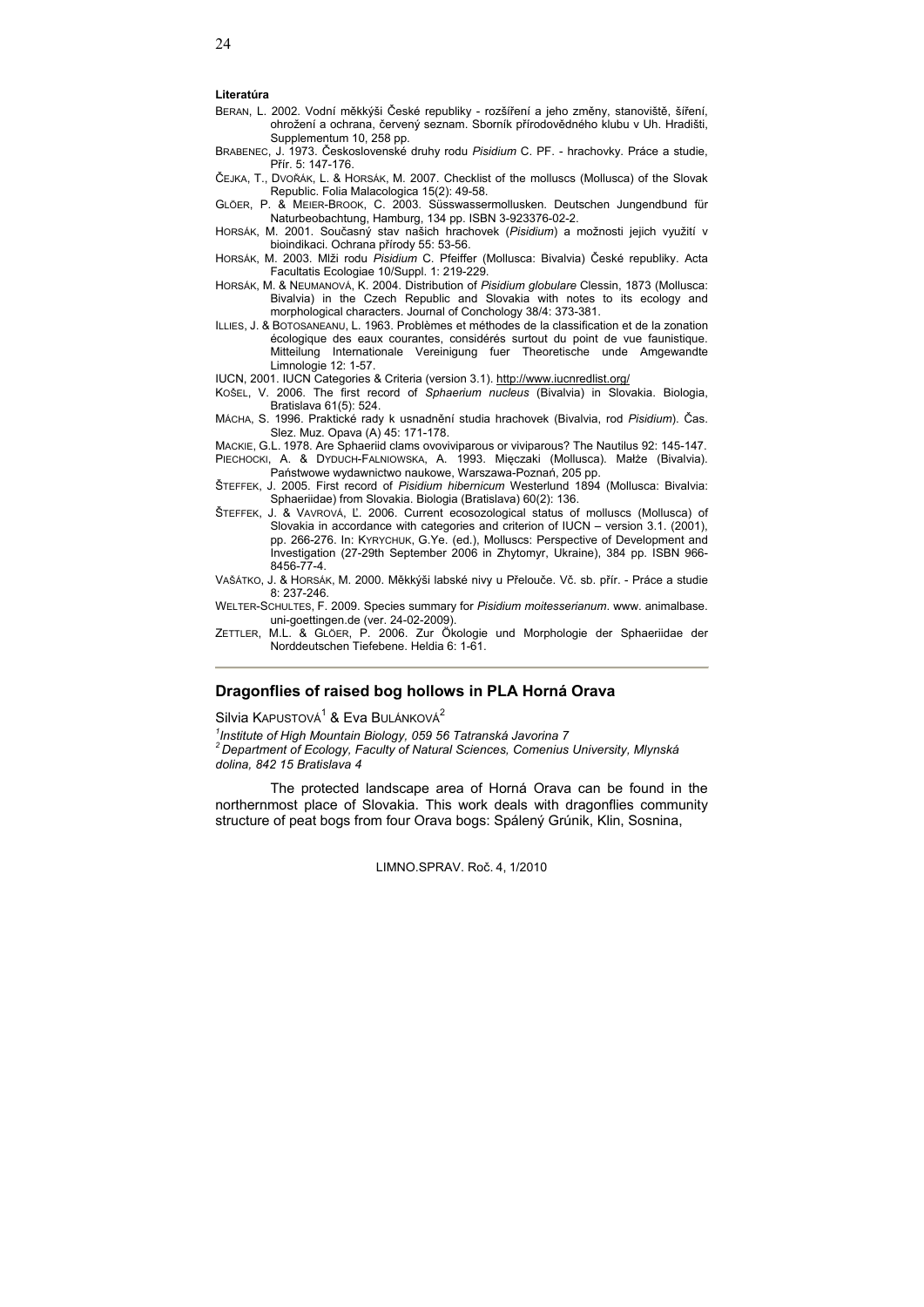Rudné. Raised bog hollows give appropriate living conditions to dragonflies, which are living in the extreme conditions of habitats. These species are the proof of the biotope authenticity.

Published works enable the comparison of changes in composition of dragonflies community during several years. A lot of rare species can be found in the peat bogs of Horná Orava (Paclt 1961; Straka 1989, 1990, 1995; David 1991; Jánsky & David 1997; Trnka 2000; Šácha 2006a, b). We can find some information concerning the dragonflies only in the short faunistic messages, or in the works, which describe wider environment of monitored biotopes (Perutík 1957; Borodičová 1965; Čaputa 1983; Holuša 1996; Holuša & Jeziorsky 1998; Trnka 1998).

Sampling of macrobenthos was performed monthly in 2005, from May to September. 69 specimens were collected and 8 dragonfly species were identified. One of them was tyrphophil, two tyrphobionts and five stagnicol. Six (75 %) of species recognized are classified in the national red list, two of them (28 %) are common species.

This odonatofauna bog research confirmed autochthonous occurrence of *Leucorrhinia rubicunda* (Linneaus, 1758) in the NPR Klin, where Jánsky and David (1997) found imago. One specimen of *L. rubicunda* was found as larva at the locality Suchá Hora (David 1991). In comparison with the published data, in this research two species: *Erythromma viridulum* (Charpentier, 1840) and *Orthetrum cancellatum* (Linnaeus, 1758) were added. This species was found at the locality Zubrohlava (Straka 1989), situated near Klin. The occurrence of *Lestes viridis* (van der Linden, 1825) and *Coenagrion hastulatum* (Charpentier, 1825) were confirmed at the locality Spálnený Grúnik, which is interesting information in comparison with the past (Jánsky & David 1997). The representatives of the genus *Lestes* (larvae) prefers biotopes with shallow water, they are also able to survive short time drying-up in the mud. This drying-up can be caused by drainage canal near the sampling sites. *C. hastulatum* occurred mostly in Klin, in the oldest raised bog hollows covered by *Sphagnum*. The greatest abundance of *Somatochlora alpestris* (Selys-Longchamps, 1840) was found at the locality Sosnina. This species was observed also in the raised bog Rudné, poor in minerals. Several records of rare dragonfly species were found in the environment damaged by the mining activity in Central Europe (Buczyńsky 2000; Hájek & Mocek 2000). The occurrence of *S. alpestris* is also well known from the past, and it was confirmed by our research in the Spálený Grúnik. The species *Anax imperator* Leach, 1815 is abundant over the whole area of Slovakia.

Dragonfly communities found in the studied area show high species diversity. Species inhabit standing waters or channels, but their survival there is threatened because of continuing succession, mainly at the locality Rudné. Dragonfly species will probably lose their proper living conditions there. Accordingly, improving of hydrological conditions at studied localities affected by mining (especially in 50-70s of the last century) is still topical.